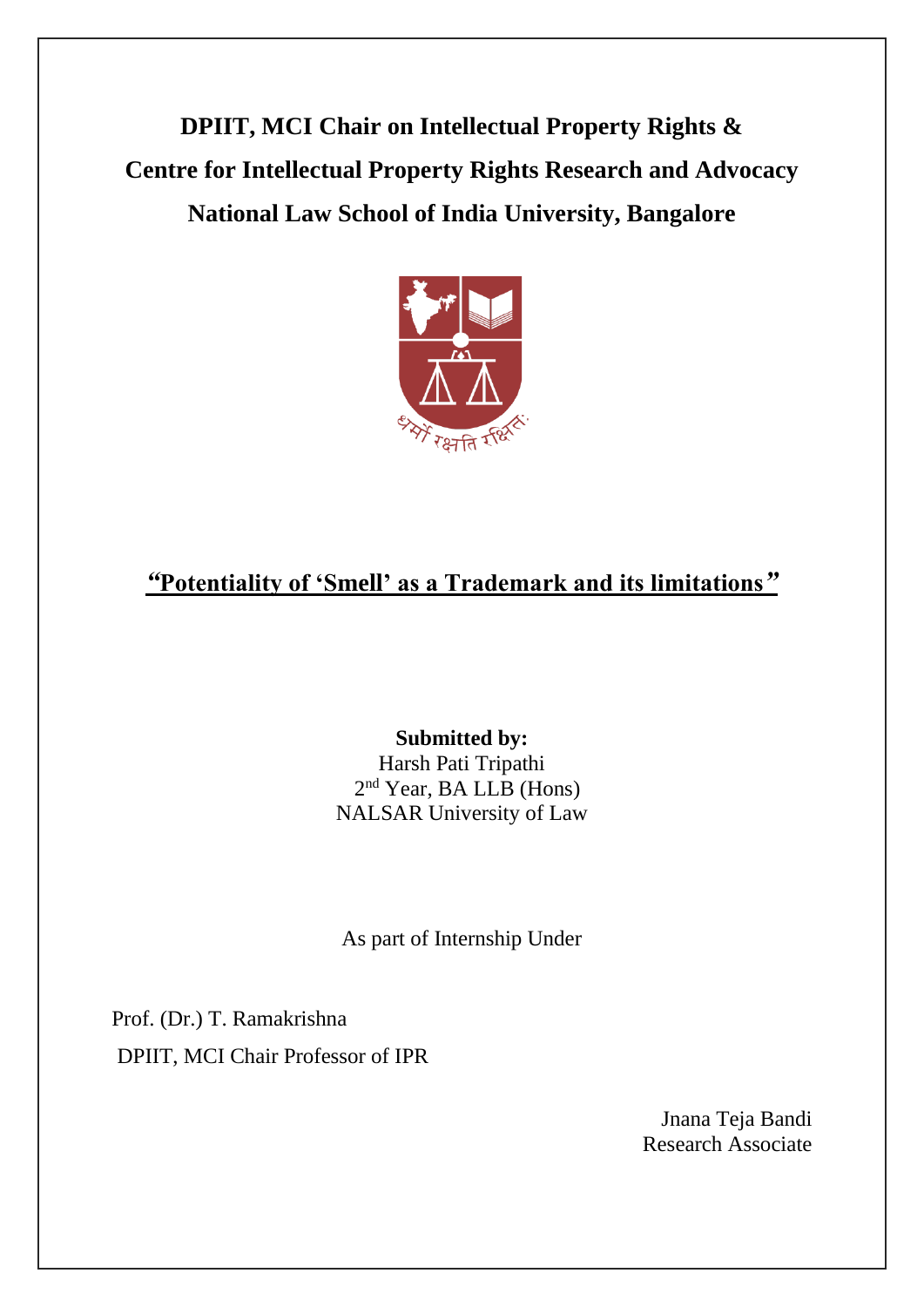#### **Introduction**

'Non-traditional trademarks' is one of the most relevant issues under Trademark law. The Indian Trade Marks Act defines 'mark' as a device, brand, heading, label, ticket, name, signature, word, letter, numeral, shape of goods, packaging or combination of colours or any combination thereof.<sup>1</sup> As evident from the wordings of this provision, the list is not exhaustive, and an interesting subject under non-traditional trademarks is that of 'scent marks.' Since the term "trademark" is given a dynamic interpretation, such non-traditional trademarks like scent have been acknowledged in several national and international jurisdictions.<sup>2</sup> However, there are several points of contentions in this regard that arise when registering these features as trademarks. One of such perplexities is the complication arising in fulfilling the requisite of graphical representation of the feature in question for being trademarked. Further, the functionality doctrine stands incongruous with such registrations.

#### **Complexity of Graphical Representation of Scent Marks**

Scent marks are an outcome of the business practice entailing the act of giving a certain smell factor to the products by the manufacturers, giving them a sense of distinctiveness from other products of similar nature. However, the complication arises due to the requirement of a graphical representation of the smell, for it to be registered as a mark. The same was held in the famous case of *Ralf Sieckmann v. Deutsches Patent und [Markenamt](http://curia.europa.eu/juris/showPdf.jsf?docid=47585&doclang=EN)*. 3 In this case, a registration for trademark was requested for the smell of *'methyl cinnamate',* but the same was denied because of the failure in complying with the norm requiring graphical representation. In the Indian context, Section 2(zb) of the Trade Marks Act mentions that 'Trademarks' is a mark, capable of being represented "graphically".<sup>4</sup> This complicates the registration process as mere description of the chemical composition of the 'smell' cannot be qualified as an adequate graphical representation. Such description is an attribute of the substance itself, and not of the scent. For the requisite qualification as a trademark, the smell should directly be attributed to the concerned commodity, and give it a sense of particularity

<sup>&</sup>lt;sup>1</sup> Section 2 of Indian Trademarks act, 1999

<sup>&</sup>lt;sup>2</sup> Nick Greene, *The 10 Current Scent Trademarks Currently Recognized by the US Patent Office, MENTAL* FLOSS (Jan. 6, 2021, 04:15 PM), https://www.mentalfloss.com/article/69760/10-scent-trademarks-currentlyrecognized-us-patent-

office#:~:text=According%20to%20The%20Wall%20Street,the%20protection%20of%20a%20scent

<sup>3</sup> Ralph SIeckman v Deutsche Patent- und Markenamt, ECLI:EU:C:2002:748

<sup>4</sup> The Trademarks Act, *supra* note 1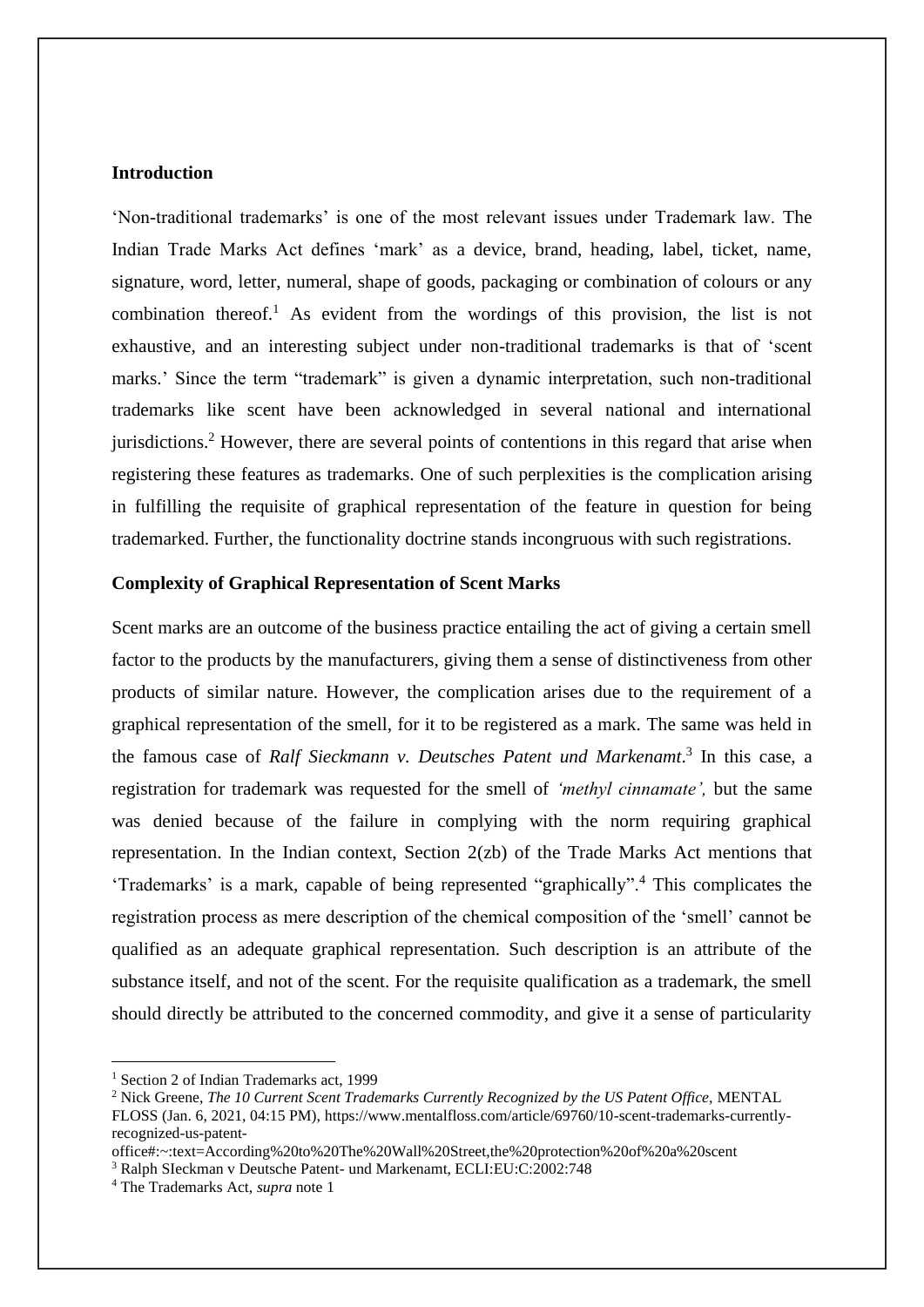and distinctiveness. The 'smell' *per se* cannot qualify to be trademarked, without the needed association with a commodity. Further, the smell cannot be an outcome of the properties of the commodity, emanating naturally from the product. Although not enforceable as an authority of law, The Indian Draft Manual of Trade Marks, 2015<sup>5</sup>, enumerates the same standards requiring graphical representation, as laid down in the Sieckmann case.<sup>6</sup> It noted that under the Indian Trademark law, scent marks cannot be registered due to the lack of the aforementioned factor. However, the Indian courts have pushed the boundaries by granting the unconventional trademark registration to the manufacturers of *'Zippo Lighters'.<sup>7</sup>* Although the subject matter for this registration was the shape of the lighter, the court did go beyond the conventional limitations of trademark registration, and granted the manufacturers protection against potential counterfeiting of the shape. Another instance of similar 'un'conventionalism can be noted from Yahoo's trademark registration of its characteristic 'sound' under the Indian Trademarks Act, 1999.<sup>8</sup> Nevertheless, the limitations of graphical representations does not stand to be the only legal limitation to the registration of smell marks.

#### **Scent Marks and the Functionality Doctrine**

One of the most significant legal challenges to the registration of scent marks is the notion of functionality doctrine.<sup>9</sup> According to the same, features of a product that carry the nature of being a *function* of it*,* are not eligible for being protected under trademark law. Any legitimate registration for trademark, in this case: scent marks, ensures the exclusivity of its usage for an indefinite period of time, subject to the condition that the usage is concerned with commercial domain. The essence of the functionality doctrine lies in preventing monopoly of an entity over a vital feature of the product, that can play a crucial role in the product lines of a competitive entities. Intuitively, this doctrine can be construed as a tool for promoting healthy competition. However, the application of this doctrine turns out to be

<sup>5</sup> Government of India, *Manual of Trade Marks,* MINISTRY OF COMMERCE & INDUSTRIES (Jan. 6, 2021, 04:25 PM), http://www.ipindia.nic.in/writereaddata/Portal/IPOGuidelinesManuals/1\_32\_1\_tmr-draftmanual.pdf

<sup>6</sup> *Supra* Note 3

<sup>7</sup> Zippo, *IA 7356/2006*, DELHI HIGH COURT (Jan. 6, 2021, 04:25 PM), https://spicyip.com/2006/08/zipposhape-mark-protected-by-indian.html

<sup>8</sup> Manoj P, *Yahoo Awarded India's First Sound Mark; Nokia in Queue,* LIVE MINT (Jan. 6, 2021, 04:35 PM), http://www.livemint.com/Home-Page/5z2B1NQUy3YyPkpRDp789M/Yahoo-awarded-India8217s-first-soundmark-Nokia-in-queue.html

<sup>9</sup>Cornell Law School, *Functionality Doctrine* (Jan. 6, 2021, 05:00 PM),

https://www.law.cornell.edu/wex/functionality\_doctrine\_(trademark)#:~:text=The%20functionality%20doctrine %20prevents%20trademark,control%20a%20useful%20product%20feature.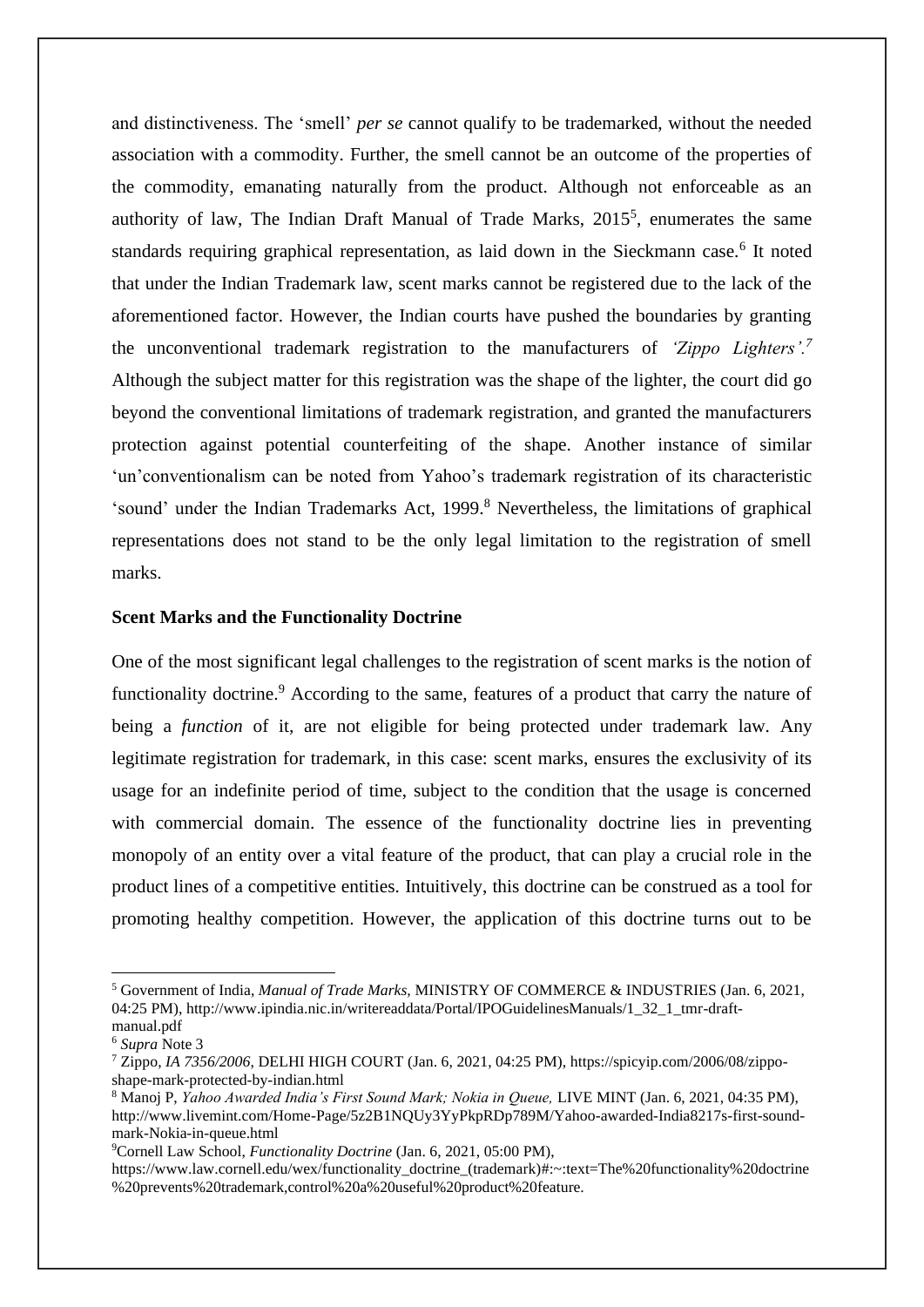dicey when applied in regards to scent marks. It poses concerns on the essence of the doctrine, and paves way for ramifications.

An apt example to elucidate this complication can be the world famous and renowned fragrance line by Chanel, widely used by fashion industry since decades, '*Chanel No. 5'.* Now a conformity with the functionality doctrine renders olfactory marks from beauty or self-care products like cologne or perfume, ineligible for registration as a trademark. To conclude that a fragrance line, as renowned as *Chanel No. 5,* is not protected under trademark by the force of law is preposterous at the least. It opens possibilities of the iconic scent being copied, without any legal recourse for the commodity owner. Moreover, there are other ways in which the functionality doctrine poses obstacles in the path of trademark registration for scents. For instance, a request for trademark registration was filed by 'Pohl Boskamp', a pharmaceutical company, for the flavour and peppermint smell of their nitroglycerin spray used for treating chest pains.<sup>10</sup> When the examination was conducted for determining the validity for the registration, it was observed that the peppermint flavour was particularly more effective at treating certain categories of chest complications. Thus, this provided the *functional* aspect of the peppermint flavour, and was consequently rendered ineligible for registration. While the vitality of functionality doctrine to trademark law is indisputable, such instances regarding olfactory trademarking exposes the restricting aspect of this doctrine that can pose a hindrance in the path of protection of a potential intellectual property.

Tracing the acceptance of smell marks as a valid trademark in foreign jurisdictions:

- **UK:** UK first recognized smell as an eligible feature of a product to be considered as a trademark in 1996, when it granted smell trademark to Sumitomo Rubber Company, for the rose flavoured fragrance applied to their tyres. Later, the trademark was transferred to 'Dunlop Tyres'. In another instance, registration of smell trademark was granted to 'Unicorn Products' for the bitter beer smell of their product darts.<sup>11</sup>
- **US:** The first trademarked that issued to a "smell" was granted in 1990, to a 'plumeria blossom scented thread' used for embroidery. The request for the same was filed by a Californian company OSEWEZ.<sup>12</sup> However, currently the trademark has lapsed. In

<sup>&</sup>lt;sup>10</sup> United State Patent and Trademark Office, *Pohl-Boskamp GmbH & Co.*, (Jan. 6, 2021, 05:45 PM), https://ttabcenter.com/ttabcase/pohl-boskamp-gmbh-co-kg-2/#gsc.tab=0

<sup>11</sup> Raja Selvam, *What is Smell Trademark or Scent Trademark?,* SELVAM & SELVAM, (Jan. 11, 2021, 6:30 pm), https://selvams.com/blog/smell-trademark/

<sup>12</sup> *In re* Celia Clarke, DBA Clarke's Osewez, TTAB, No. 758429 (Sep. 19, 1990)